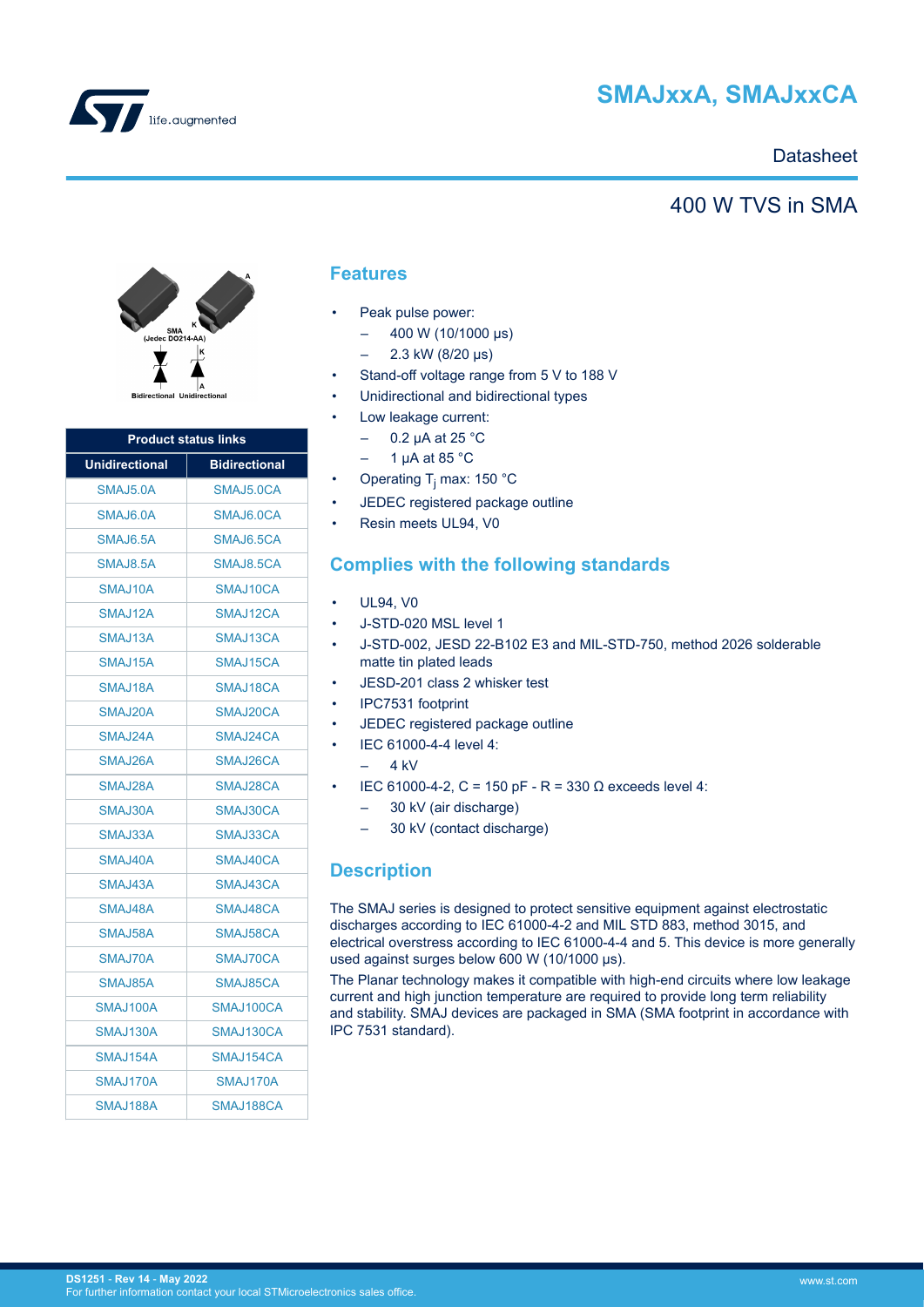

# **1 Characteristics**

| <b>Symbol</b>               |                                                    | <b>Parameter</b>                      | Value | <b>Unit</b> |
|-----------------------------|----------------------------------------------------|---------------------------------------|-------|-------------|
|                             |                                                    | IEC 61000-4-2 (C = 150 pF, R = 330 Ω) |       |             |
| V <sub>PP</sub>             | Peak pulse voltage                                 | Contact discharge                     | 30    | kV          |
|                             |                                                    | Air discharge                         | 30    |             |
| $P_{PP}$                    | Peak pulse power dissipation                       | $T_i$ initial = $T_{amb}$             | 400   | W           |
| $\mathsf{T}_{\textsf{stg}}$ | Storage temperature range                          | $-65$ to $+150$                       | °C    |             |
| $T_i$                       | Operating junction temperature range               | $-55$ to $+150$                       | °C    |             |
| ΤL                          | Maximum lead temperature for soldering during 10 s | 260                                   | °C    |             |

#### **Table 1. Absolute maximum ratings (Tamb = 25 °C)**

#### **Figure 1. Electrical characteristics - parameter definitions**



#### **Figure 2. Pulse definition for electrical characteristics**

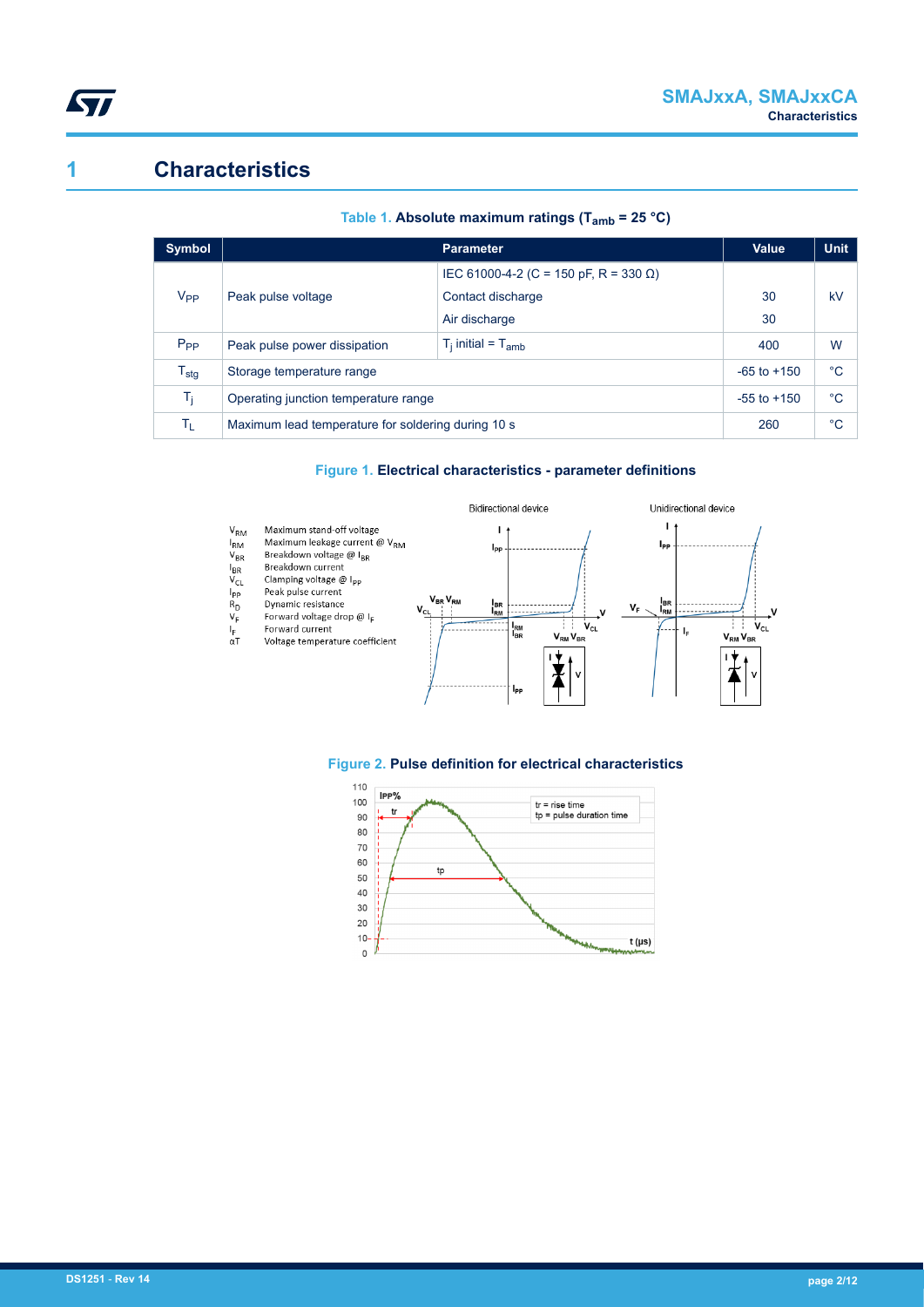|             | I <sub>RM</sub> max at V <sub>RM</sub> |                    |              | $V_{BR}$ at $I_{BR}$ <sup>(1)</sup> |              | 10 / 1000 µs      |                         | 8 / 20µs       |                 | αT                               |                |       |               |
|-------------|----------------------------------------|--------------------|--------------|-------------------------------------|--------------|-------------------|-------------------------|----------------|-----------------|----------------------------------|----------------|-------|---------------|
| <b>Type</b> |                                        |                    |              |                                     |              | $V_{CL}^{(2)(3)}$ | $I_{PP}$ <sup>(4)</sup> | R <sub>D</sub> | $V_{CL}$ (2)(3) | $\mathsf{I}_{\mathsf{PP}}^{(4)}$ | R <sub>D</sub> |       |               |
|             | 25 °C                                  | 85 °C              |              | Min.                                | Typ.         |                   | Max.                    |                | Max.            | Max.                             |                | Max.  | Max.          |
|             |                                        | $\overline{\mu}$ A | $\mathbf{V}$ |                                     | $\mathbf{V}$ | mA                | $\mathbf v$             | A              | $\Omega$        | $\mathbf v$                      | A              | Ω     | $10^{-4}$ /°C |
| SMAJ5.0A/CA | 20                                     | 50                 | 5.0          | 6.40                                | 6.74         | 10                | 9.2                     | 43.5           | 0.049           | 13.4                             | 174            | 0.036 | 5.7           |
| SMAJ6.0A/CA | 20                                     | 50                 | 6.0          | 6.70                                | 7.05         | 10                | 10.3                    | 38.8           | 0.075           | 13.7                             | 170            | 0.037 | 5.9           |
| SMAJ6.5A/CA | 20                                     | 50                 | 6.5          | 7.20                                | 7.58         | 10                | 11.2                    | 35.7           | 0.091           | 14.5                             | 160            | 0.041 | 6.1           |
| SMAJ8.5A/CA | 20                                     | 50                 | 8.5          | 9.4                                 | 9.9          | $\mathbf{1}$      | 14.4                    | 27.7           | 0.145           | 19.5                             | 124            | 0.073 | 7.3           |
| SMAJ10A/CA  | 0.2                                    | $\mathbf{1}$       | 10           | 11.1                                | 11.7         | $\mathbf{1}$      | 17                      | 23.5           | 0.201           | 21.7                             | 106            | 0.089 | 7.8           |
| SMAJ12A/CA  | 0.2                                    | $\mathbf{1}$       | 12           | 13.3                                | 14.0         | $\mathbf{1}$      | 19.9                    | 20.1           | 0.259           | 25.3                             | 91             | 0.116 | 8.3           |
| SMAJ13A/CA  | 0.2                                    | $\mathbf{1}$       | 13           | 14.4                                | 15.2         | $\mathbf{1}$      | 21.5                    | 18.6           | 0.298           | 27.2                             | 85             | 0.132 | 8.4           |
| SMAJ15A/CA  | 0.2                                    | $\mathbf{1}$       | 15           | 16.7                                | 17.6         | $\mathbf{1}$      | 24.4                    | 16.4           | 0.361           | 32.5                             | 71             | 0.197 | 8.8           |
| SMAJ18A/CA  | 0.2                                    | $\mathbf{1}$       | 18           | 20.0                                | 21.1         | $\mathbf{1}$      | 29.2                    | 13.7           | 0.514           | 39.3                             | 59             | 0.291 | 9.2           |
| SMAJ20A/CA  | 0.2                                    | $\mathbf{1}$       | 20           | 22.2                                | 23.4         | $\mathbf{1}$      | 32.4                    | 12.3           | 0.637           | 42.8                             | 54             | 0.338 | 9.4           |
| SMAJ24A/CA  | 0.2                                    | $\mathbf{1}$       | 24           | 26.7                                | 28.1         | 1                 | 38.9                    | 10.3           | 0.912           | 50                               | 46             | 0.446 | 9.6           |
| SMAJ26A/CA  | 0.2                                    | $\mathbf{1}$       | 26           | 28.9                                | 30.4         | $\mathbf{1}$      | 42.1                    | 9.5            | 1.07            | 53.5                             | 43             | 0.502 | 9.7           |
| SMAJ28A/CA  | 0.2                                    | $\mathbf{1}$       | 28           | 31.1                                | 32.7         | 1                 | 45.4                    | 8.8            | 1.26            | 59                               | 39             | 0.632 | 9.8           |
| SMAJ30A/CA  | 0.2                                    | 1                  | 30           | 33.3                                | 35.1         | $\mathbf{1}$      | 48.4                    | 8.3            | 1.39            | 64.3                             | 36             | 0.762 | 9.9           |
| SMAJ33A/CA  | 0.2                                    | $\mathbf{1}$       | 33           | 36.7                                | 38.6         | $\mathbf{1}$      | 53.3                    | 7.5            | 1.70            | 69.7                             | 33             | 0.884 | 10.0          |
| SMAJ40A/CA  | 0.2                                    | $\mathbf{1}$       | 40           | 44.4                                | 46.7         | $\mathbf{1}$      | 64.5                    | 6.2            | 2.49            | 84                               | 27             | 1.30  | 10.1          |
| SMAJ43A/CA  | 0.2                                    | $\mathbf{1}$       | 43           | 47.8                                | 50.3         | $\mathbf{1}$      | 69.4                    | 5.7            | 2.91            | 91                               | 25             | 1.53  | 10.2          |
| SMAJ48A/CA  | 0.2                                    | $\mathbf{1}$       | 48           | 53.3                                | 56.1         | $\mathbf{1}$      | 77.4                    | 5.2            | 3.56            | 100                              | 23             | 1.79  | 10.3          |
| SMAJ58A/CA  | 0.2                                    | $\mathbf{1}$       | 58           | 64.4                                | 67.8         | $\mathbf{1}$      | 93.6                    | 4.3            | 5.21            | 121                              | 19             | 2.62  | 10.4          |
| SMAJ70A/CA  | 0.2                                    | $\mathbf{1}$       | 70           | 77.8                                | 81.9         | $\mathbf{1}$      | 113                     | 3.5            | 7.72            | 146                              | 16             | 3.75  | 10.5          |
| SMAJ85A/CA  | 0.2                                    | $\mathbf{1}$       | 85           | 94                                  | 99           | $\mathbf{1}$      | 137                     | 2.9            | 11.4            | 178                              | 13             | 5.70  | 10.6          |
| SMAJ100A/CA | 0.2                                    | $\mathbf{1}$       | 100          | 111                                 | 117          | $\mathbf{1}$      | 162                     | 2.5            | 15.7            | 212                              | 11             | 8.10  | 10.7          |
| SMAJ130A/CA | 0.2                                    | $\mathbf{1}$       | 130          | 144                                 | 152          | $\mathbf{1}$      | 209                     | 1.9            | 26.0            | 265                              | 9              | 11.7  | 10.8          |
| SMAJ154A/CA | 0.2                                    | $\mathbf{1}$       | 154          | 171                                 | 180          | $\mathbf{1}$      | 246                     | 1.6            | 35.6            | 317                              | $\overline{7}$ | 18.3  | 10.8          |
| SMAJ170A/CA | 0.2                                    | 1                  | 170          | 189                                 | 199          | 1                 | 275                     | 1.4            | 47.2            | 353                              | 6.5            | 22.2  | 10.8          |
| SMAJ188A/CA | 0.2                                    | $\mathbf{1}$       | 188          | 209                                 | 220          | $\mathbf{1}$      | 328                     | 1.4            | 69.3            | 388                              | 6              | 26.2  | 10.8          |

#### **Table 2. Electrical characteristics - parameter values (Tamb = 25 °C, unless otherwise specified)**

*1. To calculate VBR versus T<sup>j</sup> : VBR at T<sup>j</sup> = VBR at 25 °C x (1 + αT x (T<sup>j</sup> - 25))*

*2. To calculate VCL versus T<sup>j</sup> : VCL at T<sup>j</sup> = VCL at 25 °C x (1 + αT x (T<sup>j</sup> - 25))*

*3. To calculate VCL max versus IPPappli: VCLmax = VBR max + RD x IPPappli*

*4. Surge capability given for both directions for unidirectional and bidirectional devices*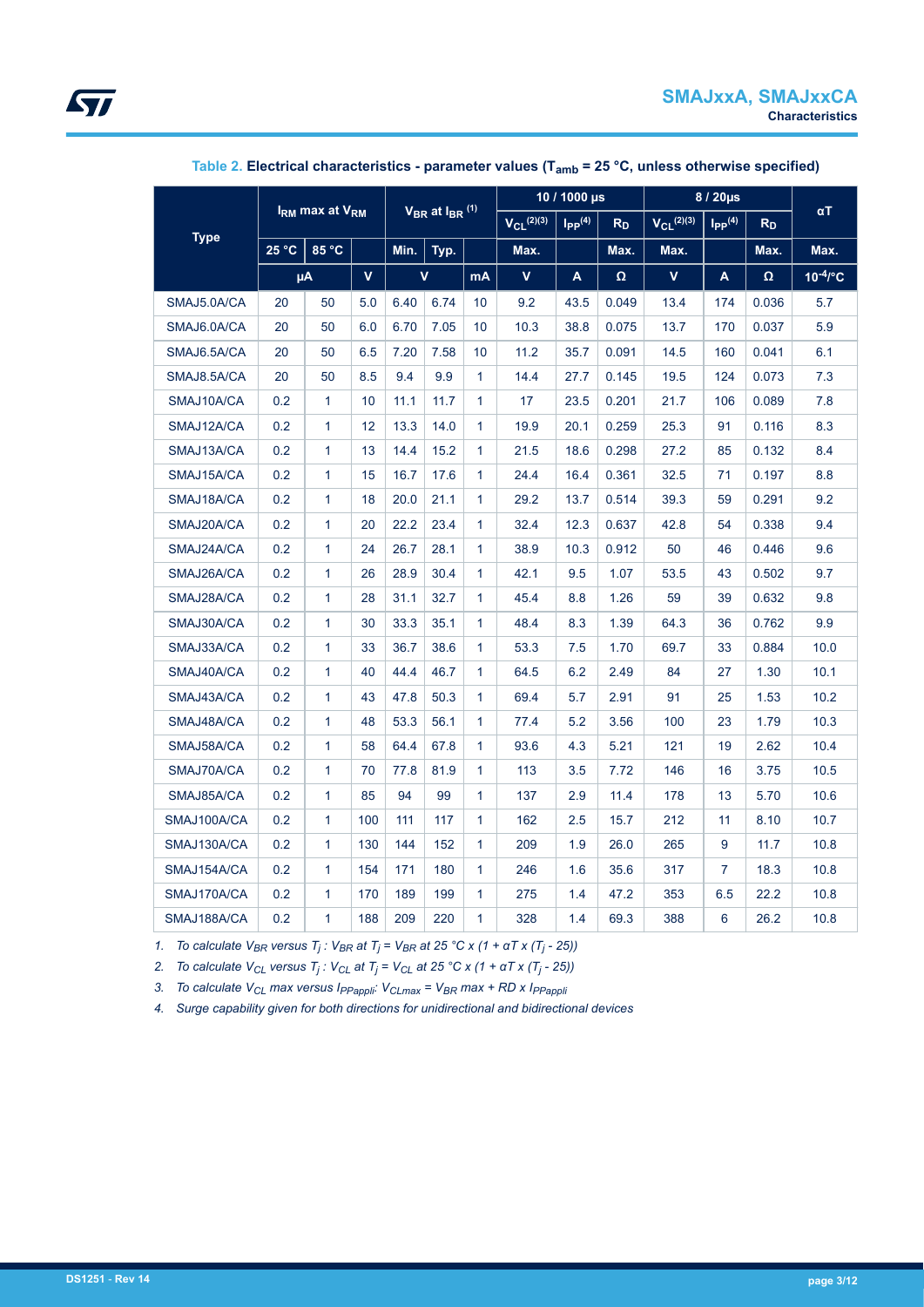

## **1.1 Characteristics (curves)**















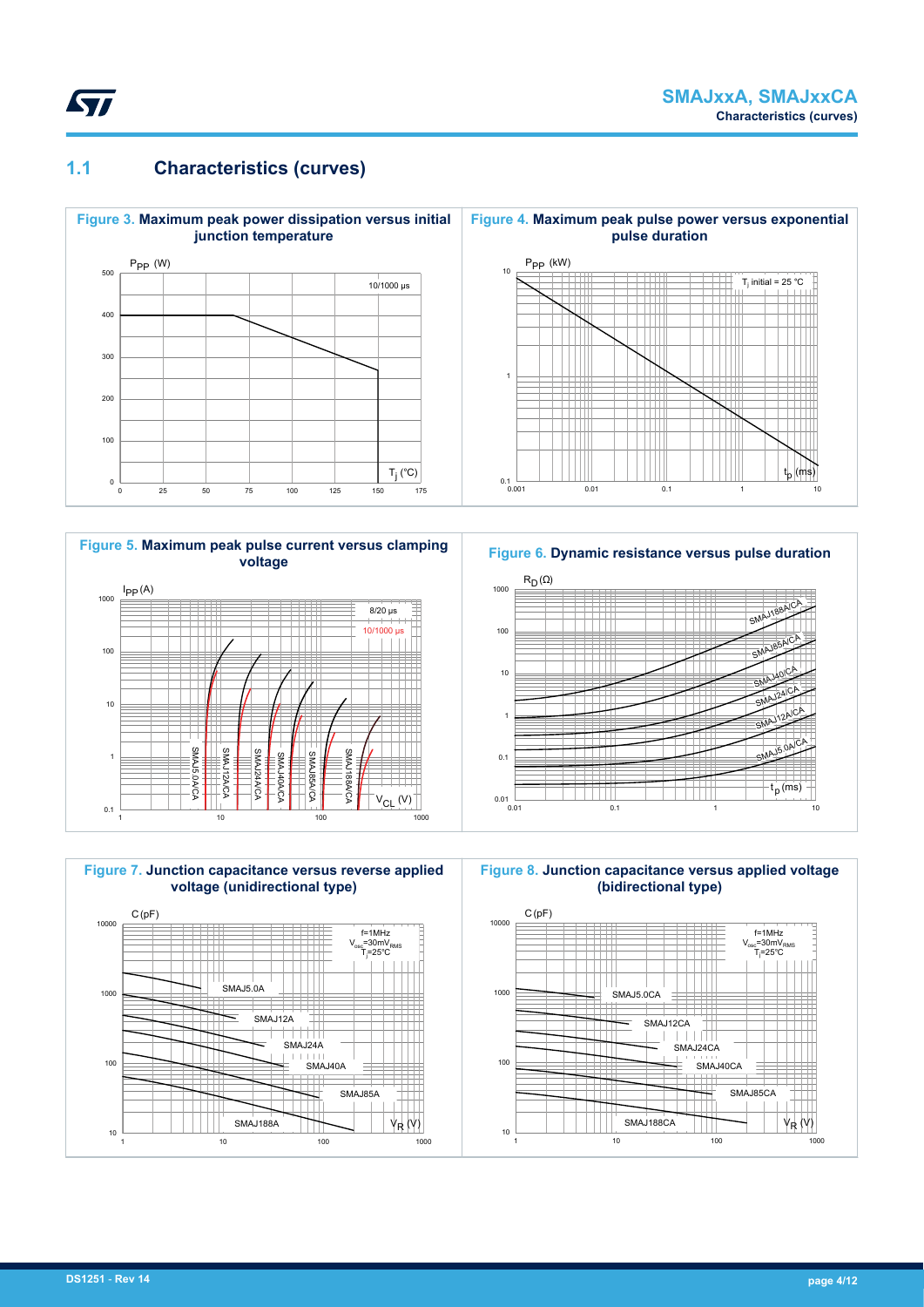



ST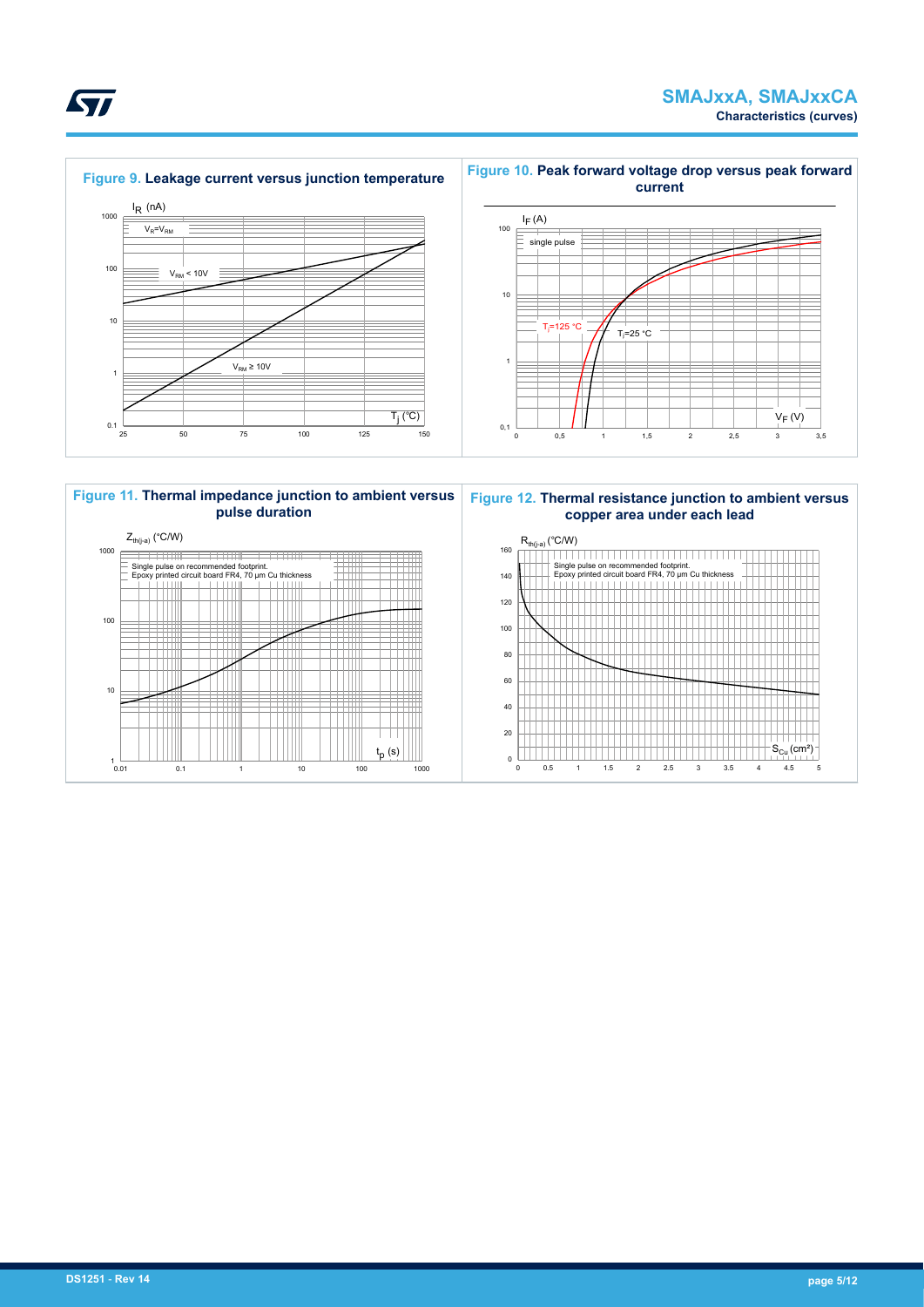**STI** 

# **2 Package information**

In order to meet environmental requirements, ST offers these devices in different grades of [ECOPACK](https://www.st.com/ecopack) packages, depending on their level of environmental compliance. ECOPACK specifications, grade definitions and product status are available at: [www.st.com.](http://www.st.com) ECOPACK is an ST trademark.

### **2.1 SMA package information**











#### **Table 3. SMA package mechanical data**

|                | <b>Dimensions</b> |                    |               |       |  |  |  |  |
|----------------|-------------------|--------------------|---------------|-------|--|--|--|--|
| Ref.           |                   | <b>Millimeters</b> | <b>Inches</b> |       |  |  |  |  |
|                | Min.              | Max.               | Min.          | Max.  |  |  |  |  |
| A <sub>1</sub> | 1.90              | 2.45               | 0.074         | 0.097 |  |  |  |  |
| A2             | 0.05              | 0.20               | 0.001         | 0.008 |  |  |  |  |
| $\mathsf b$    | 1.25              | 1.65               | 0.049         | 0.065 |  |  |  |  |
| c              | 0.15              | 0.40               | 0.005         | 0.016 |  |  |  |  |
| D              | 2.25              | 2.90               | 0.088         | 0.115 |  |  |  |  |
| E              | 4.80              | 5.35               | 0.188         | 0.211 |  |  |  |  |
| E1             | 3.95              | 4.60               | 0.155         | 0.182 |  |  |  |  |
| ┕              | 0.75              | 1.50               | 0.029         | 0.060 |  |  |  |  |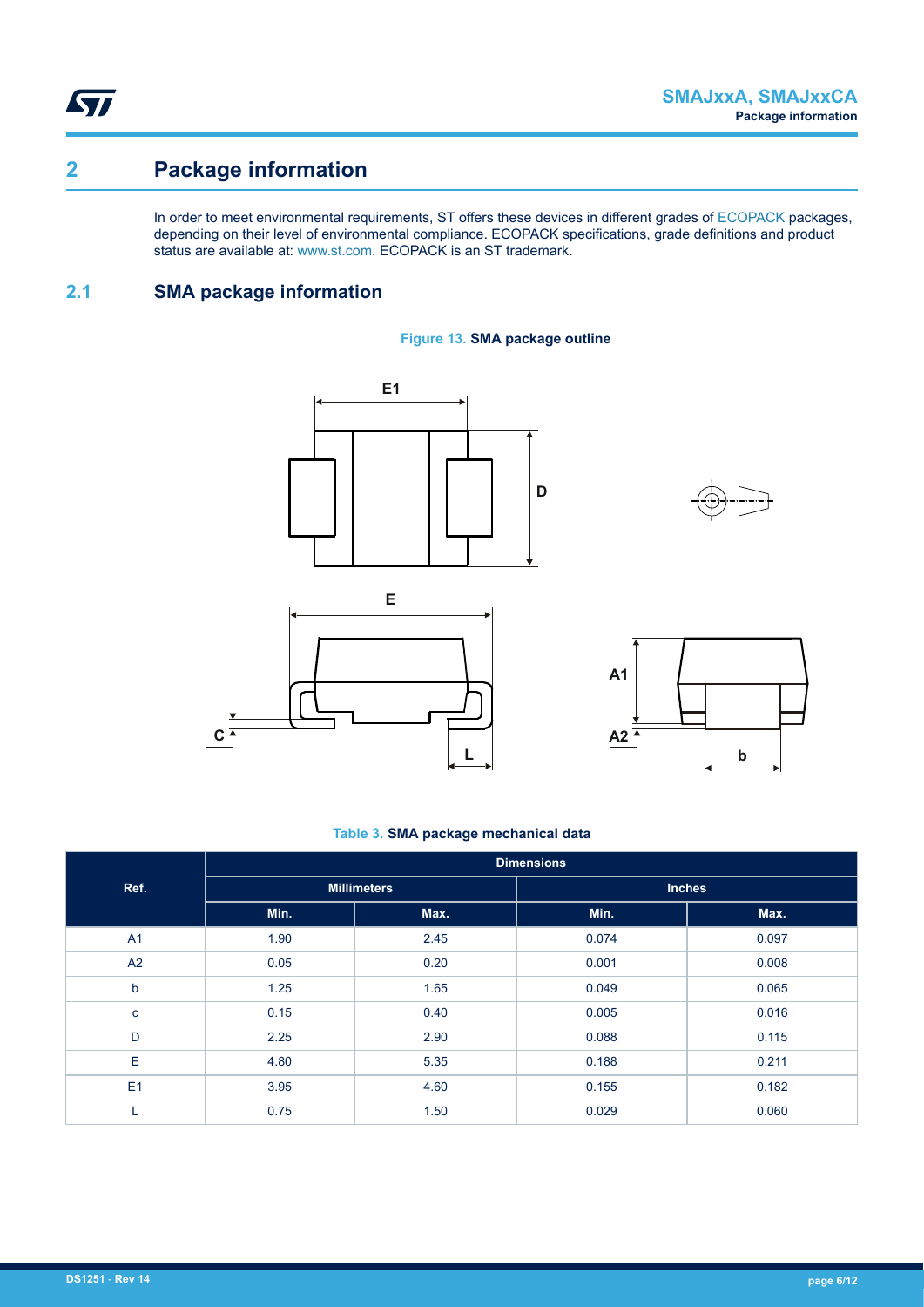





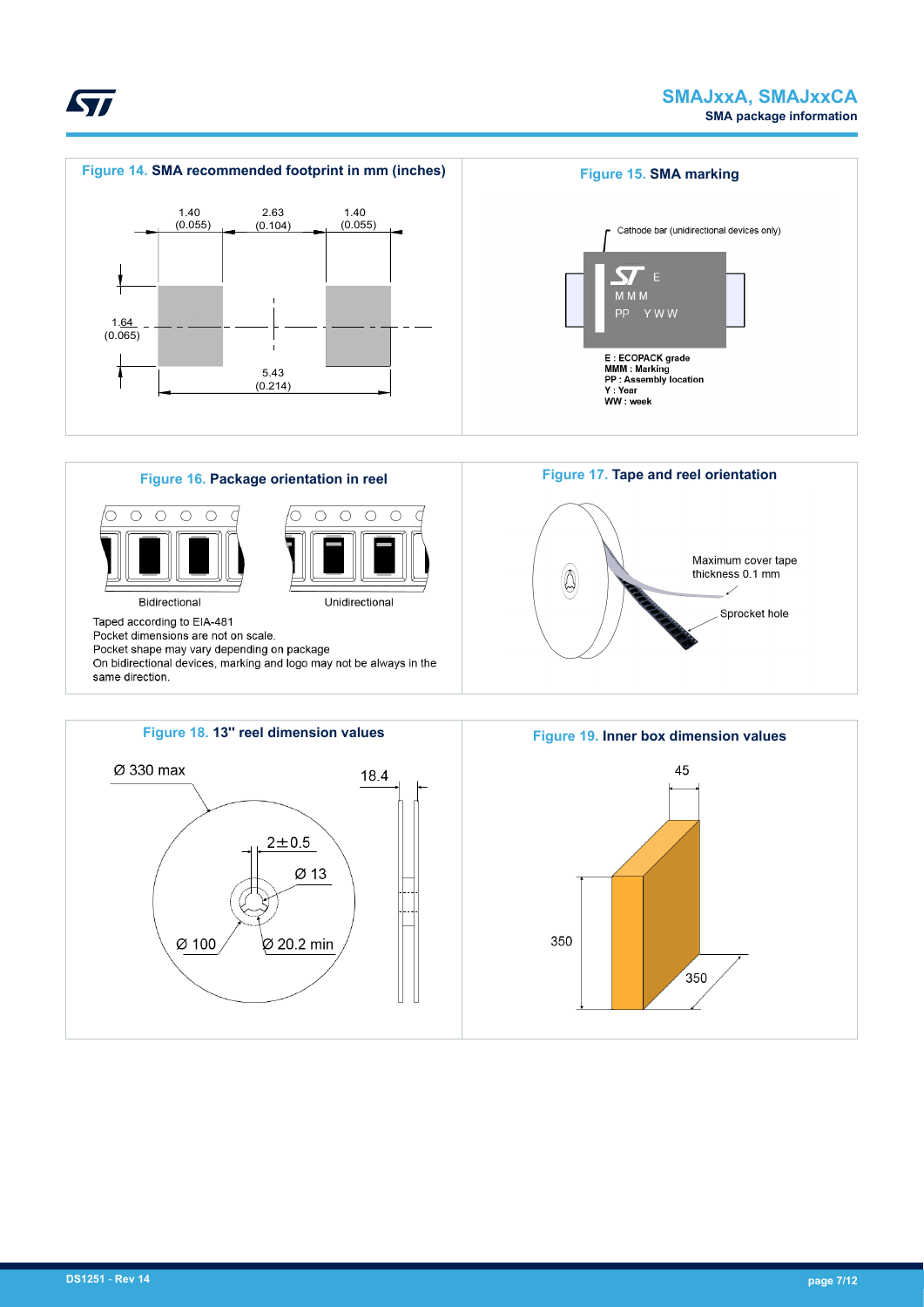#### **Figure 20. Tape outline**



Note: Pocket dimensions are not on scale Pocket shape may vary depending on package

#### **Table 4. Tape dimension values**

|                | <b>Dimensions</b>  |       |       |  |  |  |  |  |  |
|----------------|--------------------|-------|-------|--|--|--|--|--|--|
| Ref.           | <b>Millimeters</b> |       |       |  |  |  |  |  |  |
|                | Min.               | Typ.  | Max.  |  |  |  |  |  |  |
| D <sub>0</sub> | 1.40               | 1.50  | 1.60  |  |  |  |  |  |  |
| D <sub>1</sub> | 1.50               |       |       |  |  |  |  |  |  |
| F              | 5.40               | 5.50  | 5.60  |  |  |  |  |  |  |
| K <sub>0</sub> | 2.26               | 2.36  | 2.46  |  |  |  |  |  |  |
| P <sub>0</sub> | 3.90               | 4.00  | 4.10  |  |  |  |  |  |  |
| P <sub>1</sub> | 3.90               | 4.00  | 4.10  |  |  |  |  |  |  |
| P <sub>2</sub> | 1.95               | 2.00  | 2.05  |  |  |  |  |  |  |
| W              | 11.70              | 12.00 | 12.30 |  |  |  |  |  |  |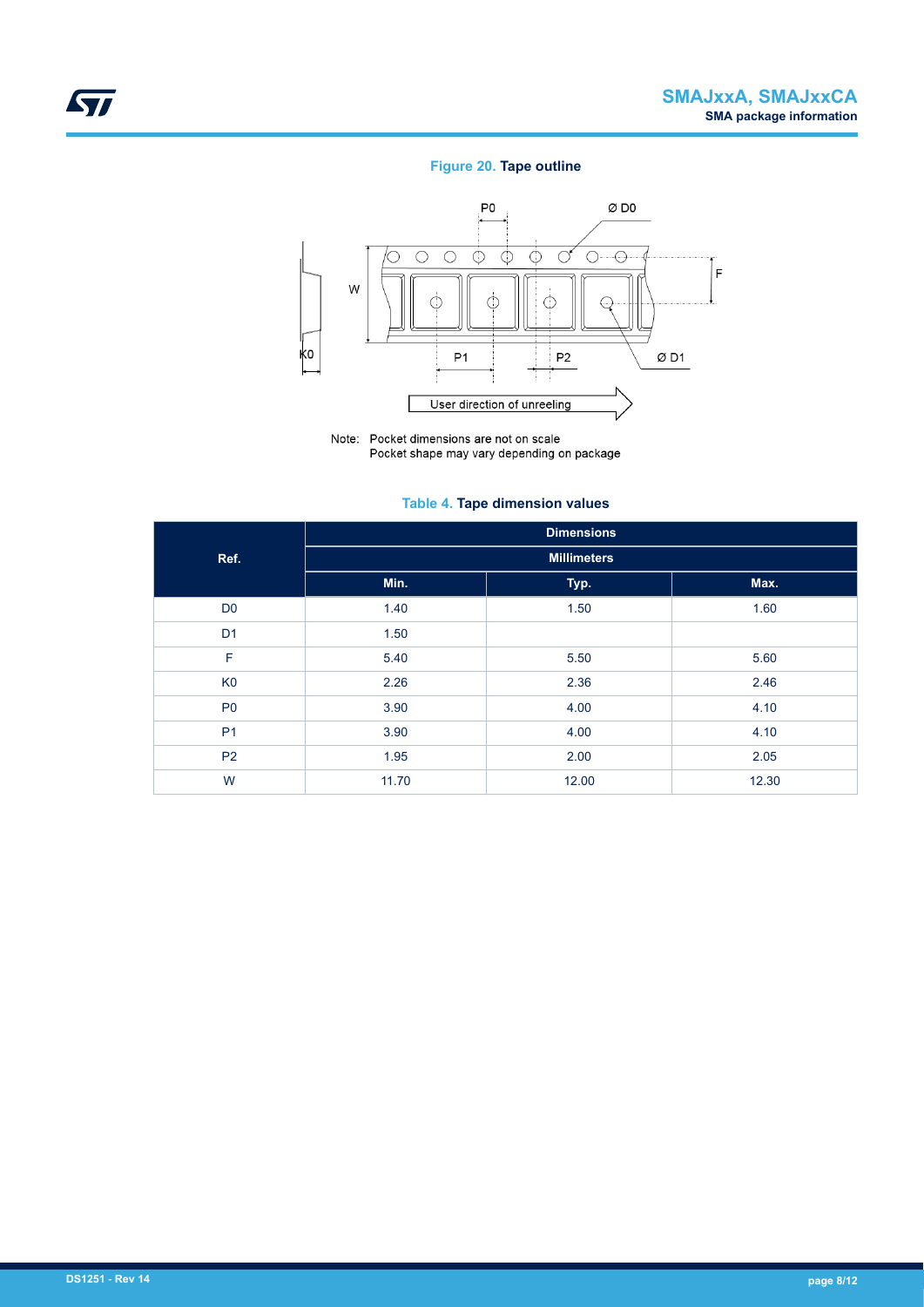## **2.2 Reflow profile**

ST

250  $\frac{1}{0}$ 50 100 150 200 30 60 90 120 150 180 210 240 270 300  $-6 °C/s$ 240-245 °C  $2 - 3 °C/s$ Temperature  $(^{\circ}C)$  240-245  $^{\circ}C$  240-245  $\sim$  2  $^{\circ}C/s$  $-3 °C/s$ Time (s) 0.9 °C/s 60 sec (90 max)

**Figure 21. ST ECOPACK recommended soldering reflow profile for PCB mounting**

*Note: Minimize air convection currents in the reflow oven to avoid component movement. Maximum soldering profile corresponds to the latest IPC/JEDEC J-STD-020.*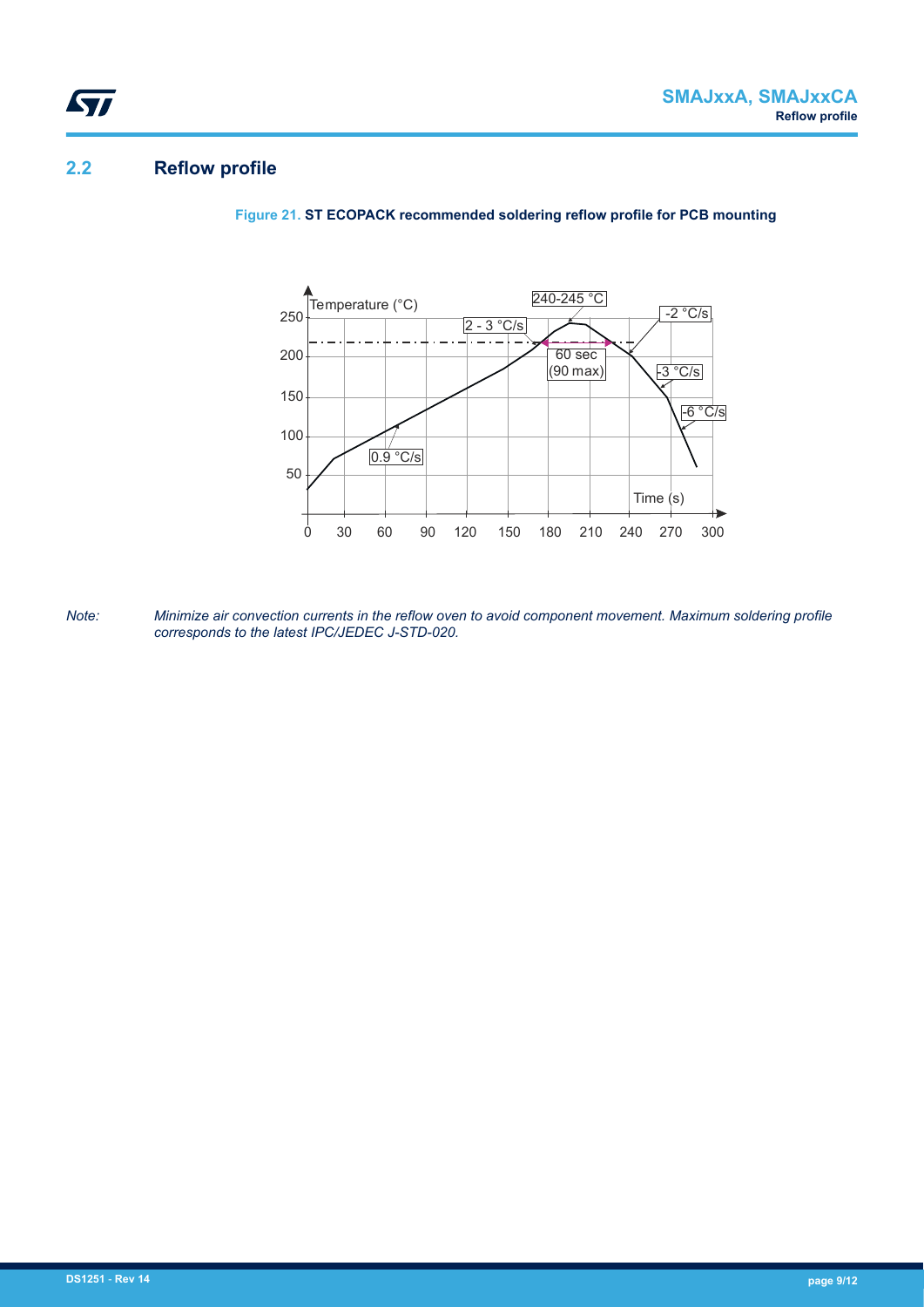

# **3 Ordering information**

#### **Table 5. Ordering information**

| Order code                   | <b>Marking</b>       | Package    | Weight            | Base atv. | Delivery mode |
|------------------------------|----------------------|------------|-------------------|-----------|---------------|
| SMAJxxA/CA-TR <sup>(1)</sup> | See Table 6. Marking | <b>SMA</b> | <sup>7</sup> 1 ma | 5000      | Tape and reel |

*1. Where xx is VRM and A or CA indicates unidirectional or bidirectional version.*

#### **Table 6. Marking**

| <b>Type</b> | <b>Marking</b> | <b>Type</b>  | <b>Marking</b> |
|-------------|----------------|--------------|----------------|
| SMAJ5.0A-TR | <b>AE</b>      | SMAJ5.0CA-TR | AA             |
| SMAJ6.0A-TR | <b>DUB</b>     | SMAJ6.0CA-TR | <b>DBB</b>     |
| SMAJ6.5A-TR | <b>DUC</b>     | SMAJ6.5CA-TR | <b>DBC</b>     |
| SMAJ8.5A-TR | <b>DUH</b>     | SMAJ8.5CA-TR | <b>DBH</b>     |
| SMAJ10A-TR  | <b>AX</b>      | SMAJ10CA-TR  | <b>AC</b>      |
| SMAJ12A-TR  | <b>DUK</b>     | SMAJ12CA-TR  | <b>DBK</b>     |
| SMAJ13A-TR  | <b>BG</b>      | SMAJ13CA-TR  | <b>BH</b>      |
| SMAJ15A-TR  | <b>BM</b>      | SMAJ15CA-TR  | AJ             |
| SMAJ18A-TR  | <b>DUQ</b>     | SMAJ18CA-TR  | <b>DBQ</b>     |
| SMAJ20A-TR  | <b>DUR</b>     | SMAJ20CA-TR  | <b>DBR</b>     |
| SMAJ24A-TR  | <b>DUT</b>     | SMAJ24CA-TR  | <b>DBT</b>     |
| SMAJ26A-TR  | <b>DUU</b>     | SMAJ26CA-TR  | <b>DBU</b>     |
| SMAJ28A-TR  | <b>CG</b>      | SMAJ28CA-TR  | <b>CH</b>      |
| SMAJ30A-TR  | <b>CK</b>      | SMAJ30CA-TR  | <b>CL</b>      |
| SMAJ33A-TR  | CM             | SMAJ33CA-TR  | CN             |
| SMAJ40A-TR  | <b>DUZ</b>     | SMAJ40CA-TR  | <b>DBZ</b>     |
| SMAJ43A-TR  | <b>EUA</b>     | SMAJ43CA-TR  | <b>EBA</b>     |
| SMAJ48A-TR  | <b>CX</b>      | SMAJ48CA-TR  | <b>CY</b>      |
| SMAJ58A-TR  | <b>EUF</b>     | SMAJ58CA-TR  | <b>EBF</b>     |
| SMAJ70A-TR  | <b>EUI</b>     | SMAJ70CA-TR  | EBI            |
| SMAJ85A-TR  | <b>EUL</b>     | SMAJ85CA-TR  | <b>EBL</b>     |
| SMAJ100A-TR | <b>EUN</b>     | SMAJ100CA-TR | <b>EBN</b>     |
| SMAJ130A-TR | <b>EUQ</b>     | SMAJ130CA-TR | <b>EBQ</b>     |
| SMAJ154A-TR | <b>EUT</b>     | SMAJ154CA-TR | <b>EBT</b>     |
| SMAJ170A-TR | <b>SR</b>      | SMAJ170CA-TR | <b>SS</b>      |
| SMAJ188A-TR | <b>EUV</b>     | SMAJ188CA-TR | <b>EBV</b>     |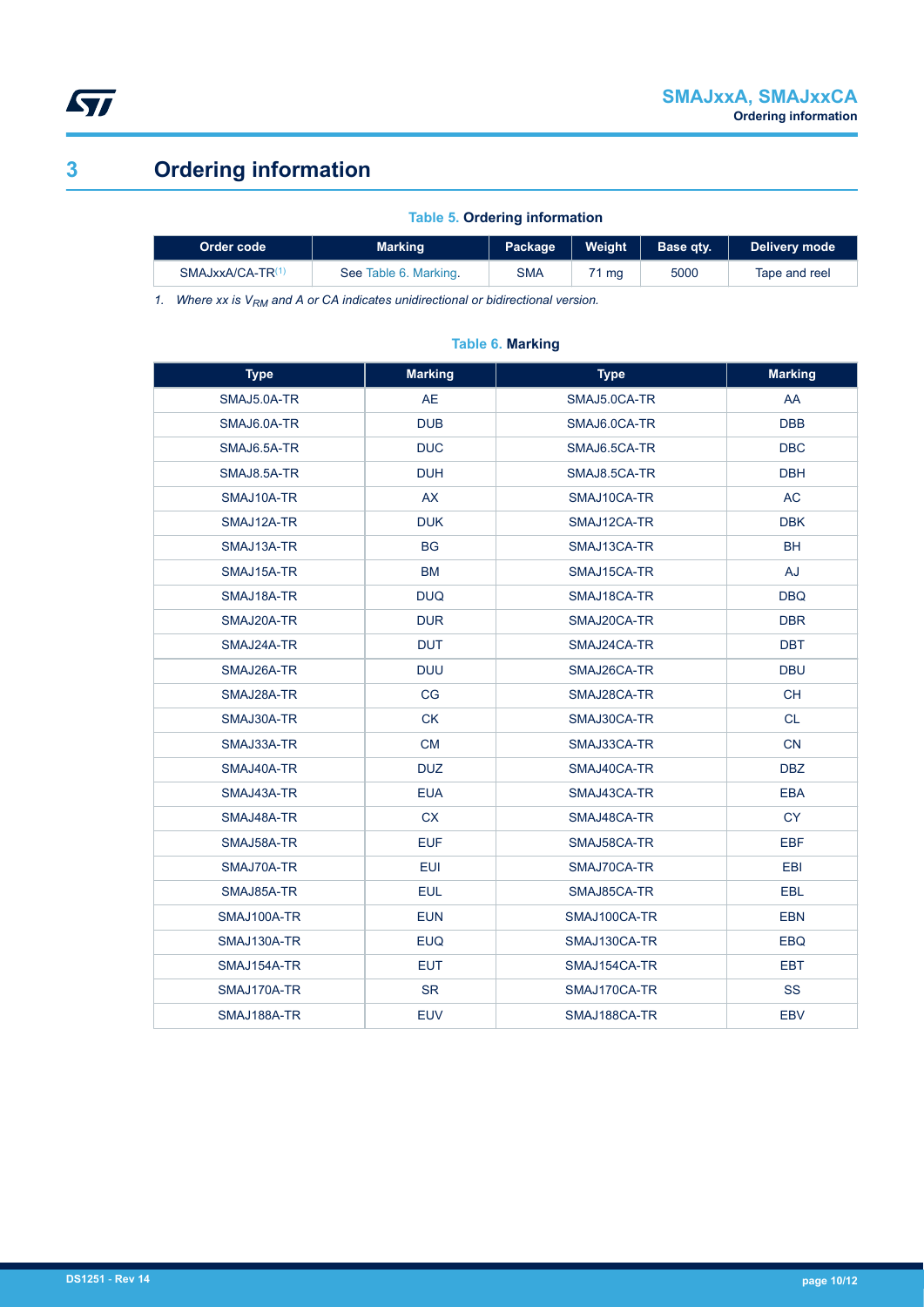# **Revision history**

| <b>Date</b>    | <b>Revision</b> | <b>Changes</b>                                                                                            |
|----------------|-----------------|-----------------------------------------------------------------------------------------------------------|
| September-1998 | 5B              | Previous update.                                                                                          |
| 02-Aug-2004    | 6               | SMA package dimensions update. Reference A1 max. changed from 2.70 mm<br>$(0.106)$ to 2.03 mm $(0.080)$ . |
| 10-Dec-2004    | 7               | Template layout update. No content change.                                                                |
| 10-Feb-2006    | 8               | Added unidirectional marking on cover page and Figure 14. Changed Figure<br>13. Foot print.               |
| 14-May-2009    | 9               | Updated ECOPACK statement. Reformatted to current standards.                                              |
| 17-Sep-2009    | 10 <sup>°</sup> | Document updated for low leakage current.                                                                 |
| 05-Nov-2009    | 11              | Corrected typographical error in Package information.                                                     |
| 09-Jul-2010    | 12 <sup>2</sup> | Changed timescale in Figure 9.                                                                            |
| 18-May-2022    | 13              | Updated Description, and Table 2.<br>Added product status links on coverpage.                             |
| 31-May-2022    | 14              | Updated product links table.                                                                              |

#### **Table 7. Document revision history**